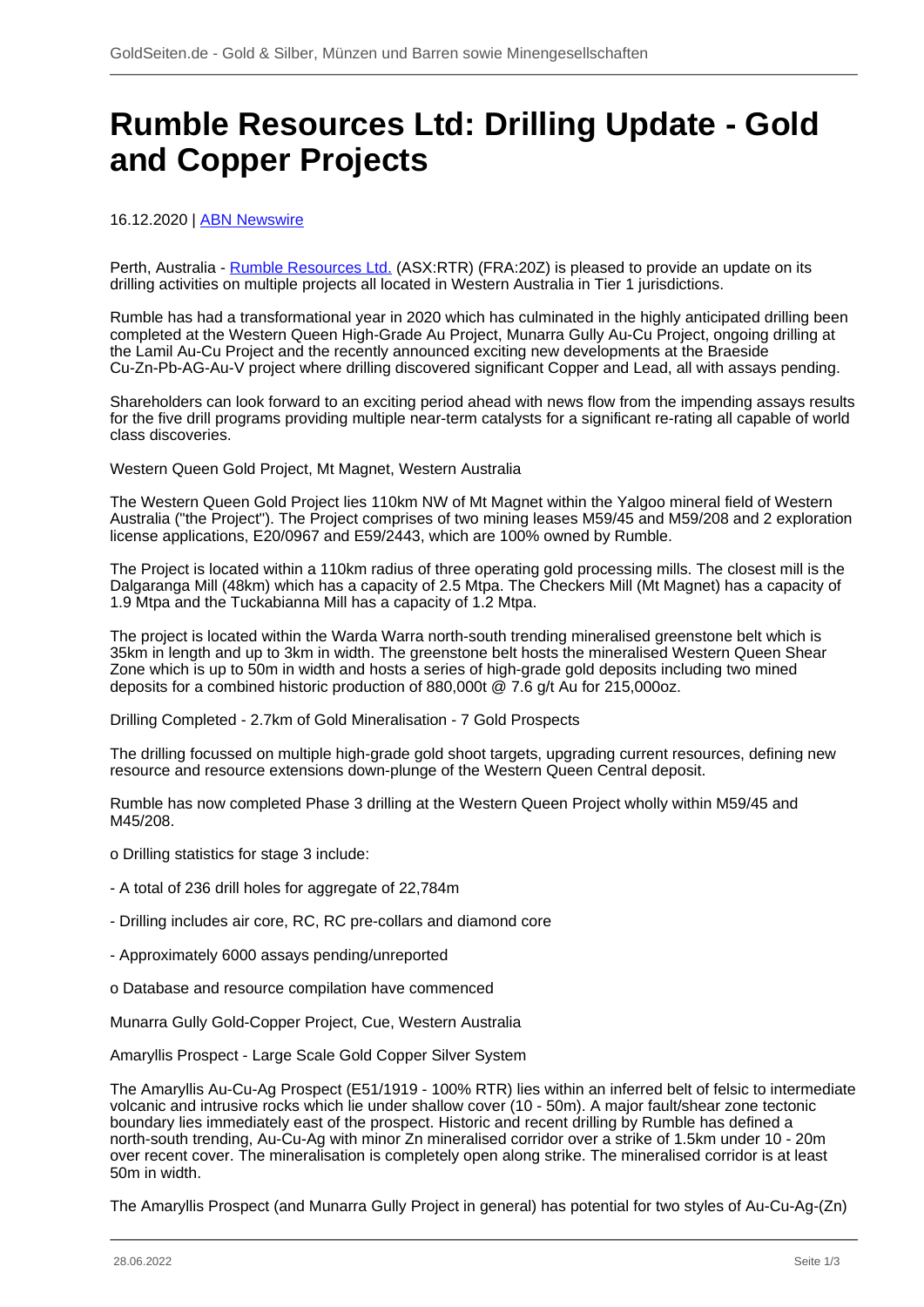mineralisation which includes orogenic shear related Au-Cu-Ag Deposits and VMS Au-Cu-Ag-Zn deposits.

Drilling Completed - Amaryllis Prospect

Rumble has now completed an RC drill program to test the conductors and magnetic targets.

- o Drilling statistics for the Amaryllis Au-Cu prospect include:
- A total of 18 RC drill holes for aggregate of 3088m
- Assays pending

Lamil Gold-Copper JV Project, Paterson Province, Western Australia

The Lamil Project is located in between the major mining operations of the Nifty Cu mine and the large Telfer Au-Cu mine within the Paterson Province, East Pilbara, Western Australia. Rumble has an earn-in and exploration joint venture agreement with AIC Mines Limited (ASX:A1M) ("AIC") who can earn up to 65%. The Paterson Province is one of the most highly endowed yet under-explored mineral provinces in Australia. It hosts the world-class Telfer gold-copper mine, Nifty copper mine and the recent discoveries of the Winu Copper- Gold-Silver Deposit by Rio Tinto and the Havieron Gold-Copper Deposit by the Greatland Gold plc - Newcrest Mining Joint Venture.

JV Partner AIC Maiden RC & Diamond Drilling Commenced - Lamil Dome Prospect

- The drilling to focus on Lamil Main Dome prospect area.
- Phase 1 will comprise up to 7,500m of aircore/ RC and approximately 2,500m of diamond drilling.

- Reports from AIC in their September Quarterly note the drilling its progressing well and observations indicate depth of cover as predicted

- Drilling to continue through December 2020 - Assays Pending

\*To view tables and figures, please visit: https://abnnewswire.net/lnk/RJ398W8N

About Rumble Resources Ltd:

[Rumble Resources Ltd.](/minen/3554--Rumble-Resources-Ltd) (ASX:RTR) (FRA:20Z) is an Australian based exploration company, officially admitted to the ASX on the 1st July 2011. Rumble was established with the aim of adding significant value to its current gold and base metal assets and will continue to look at mineral acquisition opportunities both in Australia and abroad.

Source: [Rumble Resources Ltd.](/minen/3554--Rumble-Resources-Ltd)

Contact:

Shane Sikora Managing Director Email: enquiries@rumbleresources.com.au Phone: +61-8-6555-3980 Website: www.rumbleresources.com.au